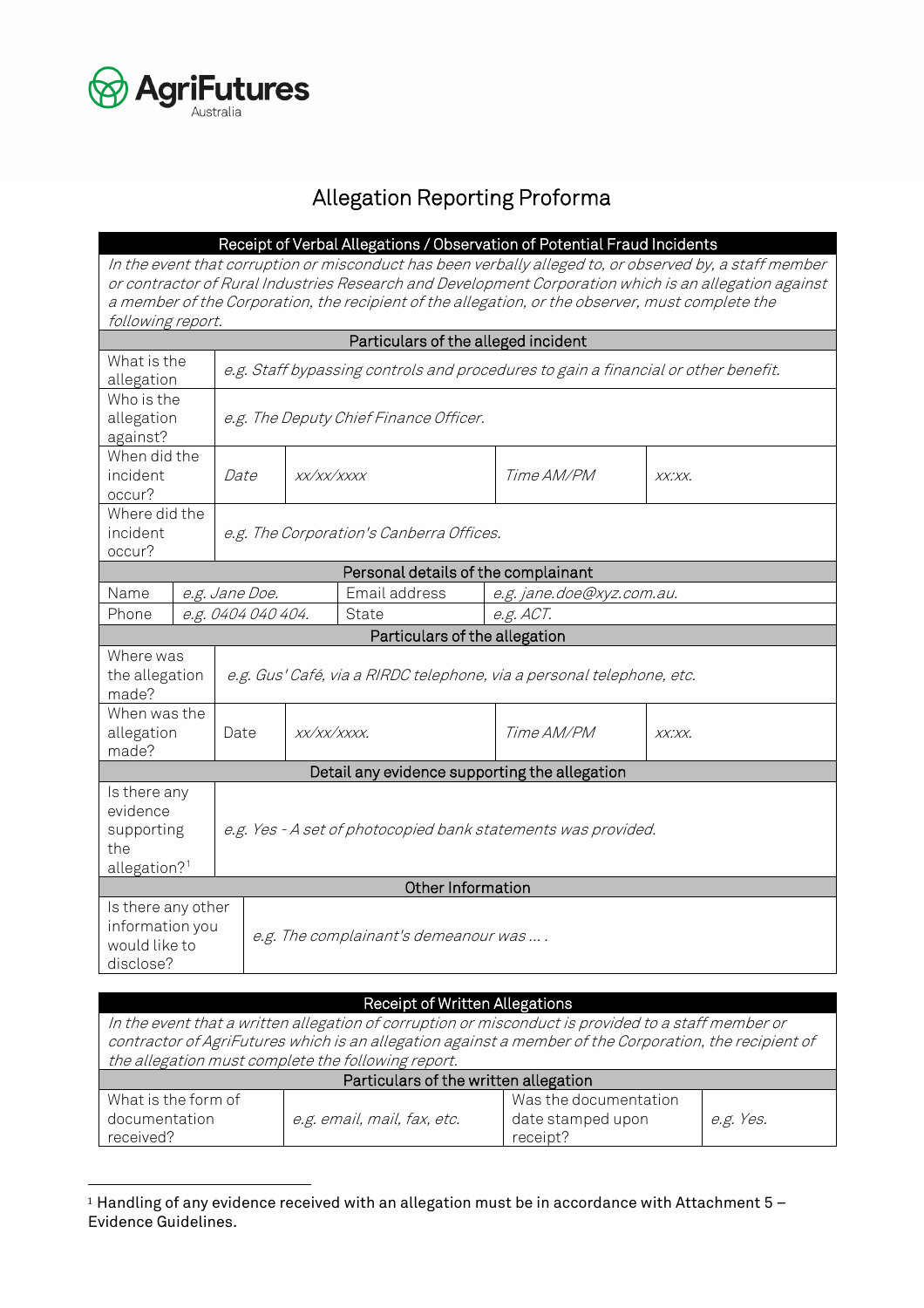

| When was the<br>documentation<br>received?                                    |                    | Date | XX/XX/XXXX                                                         |                                     | Time AM/PM          | $XX$ $XX$ .               |  |  |
|-------------------------------------------------------------------------------|--------------------|------|--------------------------------------------------------------------|-------------------------------------|---------------------|---------------------------|--|--|
| How was the<br>documentation<br>receipted?                                    |                    |      | e.g. The letter was received in the daily mail.                    |                                     |                     |                           |  |  |
|                                                                               |                    |      |                                                                    | Personal details of the complainant |                     |                           |  |  |
| Name                                                                          | e.g. John Doe.     |      |                                                                    |                                     | Email<br>address    | e.g. john.doe@abc.com.au. |  |  |
| Phone                                                                         | e.g. 0303 030 303. |      |                                                                    | e.g. NSW.<br>State                  |                     |                           |  |  |
|                                                                               | Other Information  |      |                                                                    |                                     |                     |                           |  |  |
| Is there any other<br>information you would like<br>to disclose? <sup>1</sup> |                    |      | e.g. Photographic evidence was attached to the written allegation. |                                     |                     |                           |  |  |
| Allogotion                                                                    |                    |      |                                                                    |                                     | $D_{\alpha+\alpha}$ |                           |  |  |

| Allegation | Date        |  |
|------------|-------------|--|
| Recipient  |             |  |
| Signature  | <b>Time</b> |  |

When completed, this document and any supporting information must be forwarded to the Managing Director (or Chair of the Audit Committee).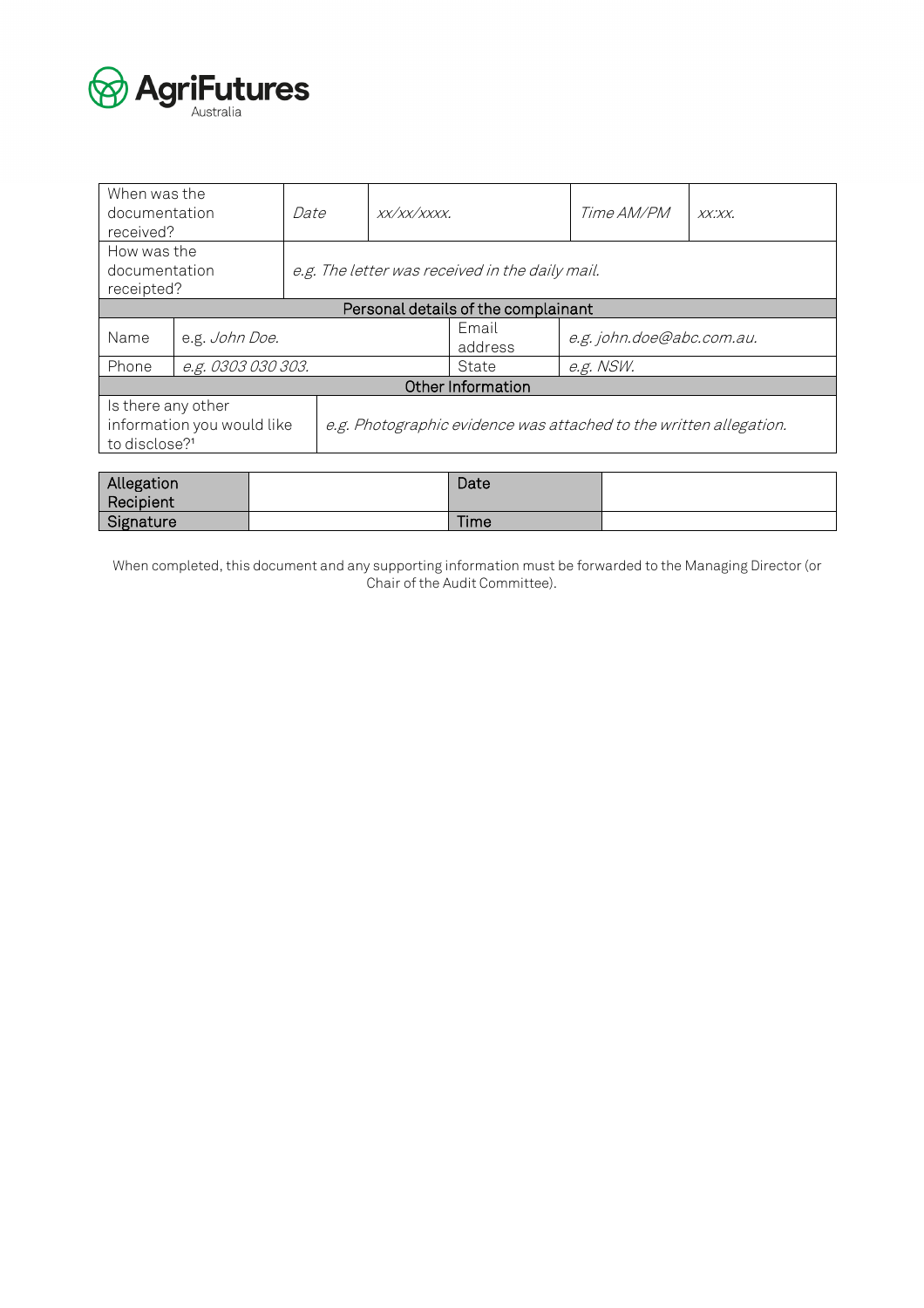

# Guidelines for completing the Allegation Reporting Template (Fraud Incident Report)

These guidelines outline the responsibilities of AgriFutures staff and contractors who receipt verbal or written allegations of fraud or who observe potential instances of fraud.

Key requirements in relation to the allegation reporting template are outlined in the table below:

| Guideline                        | Requirement                                                                                                                                                                                                                                                                                                                                                                                                                                                                                                                                                                                                                                                                                                                                                                                                                                                                                                     |
|----------------------------------|-----------------------------------------------------------------------------------------------------------------------------------------------------------------------------------------------------------------------------------------------------------------------------------------------------------------------------------------------------------------------------------------------------------------------------------------------------------------------------------------------------------------------------------------------------------------------------------------------------------------------------------------------------------------------------------------------------------------------------------------------------------------------------------------------------------------------------------------------------------------------------------------------------------------|
| Allegation reporting<br>template | • In the event that a AgriFutures staff member or contractor<br>receives an allegation of fraud (either verbally or in writing), or<br>observes a potentially fraudulent incident, the staff member or<br>contractor must immediately complete a Fraud Incident Report.<br>• Once the Fraud Incident Report has been completed and signed,<br>the Managing Director must be immediately contacted on (02)<br>6923 6900 for instructions on how to transfer the document into<br>his/her possession. In the event that the Managing Director<br>cannot be contacted, the completed Fraud Incident Report must<br>be immediately scanned and emailed to the Managing Director.<br>In the event that an allegation involves the Managing Director, the<br>allegation should be directly reported to the Chair of the<br>AgriFutures Audit Committee.<br>Information relating to the receipt of the allegation, the |
|                                  | complainant and the recipient of the allegation must be kept<br>confidential at all times, unless disclosure is required as part of<br>the consideration and investigation of the allegation.                                                                                                                                                                                                                                                                                                                                                                                                                                                                                                                                                                                                                                                                                                                   |
|                                  | • Where the complainant requests evidence that the allegation has<br>been received, the recipient must notify the complainant in<br>writing within one business day that the allegation has been<br>received.                                                                                                                                                                                                                                                                                                                                                                                                                                                                                                                                                                                                                                                                                                   |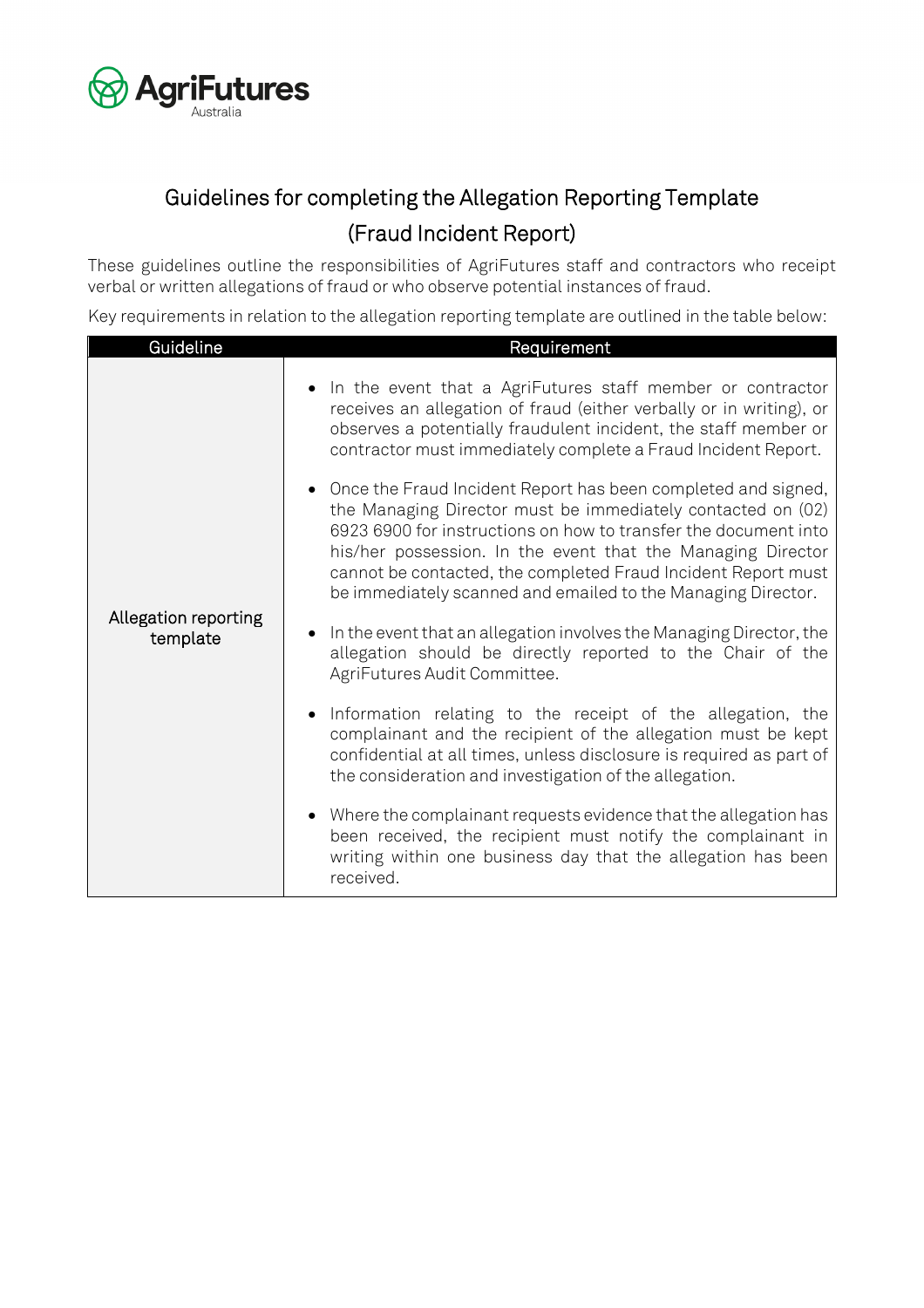

#### Initial Assessment Proforma

|                                    |                                                                                          | Initial Assessment of Fraud Allegation                     |                       |            |                                                                                    |  |  |
|------------------------------------|------------------------------------------------------------------------------------------|------------------------------------------------------------|-----------------------|------------|------------------------------------------------------------------------------------|--|--|
|                                    | In the event that an allegation of fraud is received by the General Manager Business and |                                                            |                       |            |                                                                                    |  |  |
|                                    | Finance, the General Manager Business and Finance must complete the following report     |                                                            |                       |            |                                                                                    |  |  |
| within five business days.         |                                                                                          |                                                            |                       |            |                                                                                    |  |  |
|                                    |                                                                                          | Particulars of the alleged incident                        |                       |            |                                                                                    |  |  |
| Fraud                              |                                                                                          |                                                            |                       |            |                                                                                    |  |  |
| Database ID                        | e.g. 3.                                                                                  |                                                            |                       |            |                                                                                    |  |  |
| No.                                |                                                                                          |                                                            |                       |            |                                                                                    |  |  |
| What is the                        |                                                                                          |                                                            |                       |            |                                                                                    |  |  |
| allegation                         |                                                                                          |                                                            |                       |            | e.g. Staff bypassing controls and procedures to gain a financial or other benefit. |  |  |
| Who is the                         |                                                                                          |                                                            |                       |            |                                                                                    |  |  |
| allegation                         |                                                                                          | e.g. The Deputy Chief Finance Officer.                     |                       |            |                                                                                    |  |  |
| against?                           |                                                                                          |                                                            |                       |            |                                                                                    |  |  |
| When did the                       | Date                                                                                     | XX/XX/XXXX.                                                |                       | Time AM/PM | XX:XX.                                                                             |  |  |
| incident occur?                    |                                                                                          |                                                            |                       |            |                                                                                    |  |  |
| Where did the                      |                                                                                          |                                                            |                       |            |                                                                                    |  |  |
|                                    | e.g. The Corporation's Canberra Offices.<br>incident occur?                              |                                                            |                       |            |                                                                                    |  |  |
|                                    | Factors to be considered when performing the Initial Assessment                          |                                                            |                       |            |                                                                                    |  |  |
| Nature of the                      | e.g. Financial Collusion.                                                                |                                                            |                       |            |                                                                                    |  |  |
| alleged offence.                   |                                                                                          |                                                            |                       |            |                                                                                    |  |  |
| Seriousness of                     |                                                                                          |                                                            |                       |            |                                                                                    |  |  |
| the alleged<br>offence.            | e.g. Extreme.                                                                            |                                                            | Level of criminality. |            | e.g. Moderate.                                                                     |  |  |
| Threat to                          |                                                                                          |                                                            | Effect on             |            |                                                                                    |  |  |
| Corporation                        | e.g. Low.                                                                                |                                                            | Corporation           |            | e.g. n/a.                                                                          |  |  |
| systems.                           |                                                                                          |                                                            | programs.             |            |                                                                                    |  |  |
| <b>Initial Assessment decision</b> |                                                                                          |                                                            |                       |            |                                                                                    |  |  |
| What is the                        |                                                                                          |                                                            |                       |            |                                                                                    |  |  |
| decision?                          |                                                                                          | e.g. Outsource investigation, refer to AFP, finalise, etc. |                       |            |                                                                                    |  |  |
| Who will action                    |                                                                                          |                                                            |                       |            |                                                                                    |  |  |
| the decision?                      | e.g. The AFP.                                                                            |                                                            |                       |            |                                                                                    |  |  |
| What is the                        |                                                                                          |                                                            |                       |            |                                                                                    |  |  |
| urgency of the                     | e.g. The decision must be actioned as soon as possible (i.e. within 1 month).            |                                                            |                       |            |                                                                                    |  |  |
| decision?                          |                                                                                          |                                                            |                       |            |                                                                                    |  |  |
| What is the                        |                                                                                          |                                                            |                       |            |                                                                                    |  |  |
| reason for the                     |                                                                                          |                                                            |                       |            | e.g. The allegation relates to a potentially complex instance of fraud.            |  |  |
| decision?                          |                                                                                          |                                                            |                       |            |                                                                                    |  |  |
| What material                      | e.g. The Fraud Incident Report, General Ledger reports, etc.                             |                                                            |                       |            |                                                                                    |  |  |
| was                                |                                                                                          |                                                            |                       |            |                                                                                    |  |  |
| considered?                        |                                                                                          |                                                            |                       |            |                                                                                    |  |  |

| Name                | Date              |  |
|---------------------|-------------------|--|
| $C^{\star}$<br>ture | $-$<br><b>ime</b> |  |

In completing this Initial Assessment, reference should be made to the AFP's Case Categorisation and Prioritisation Model and the Prosecution Policy of the Commonwealth.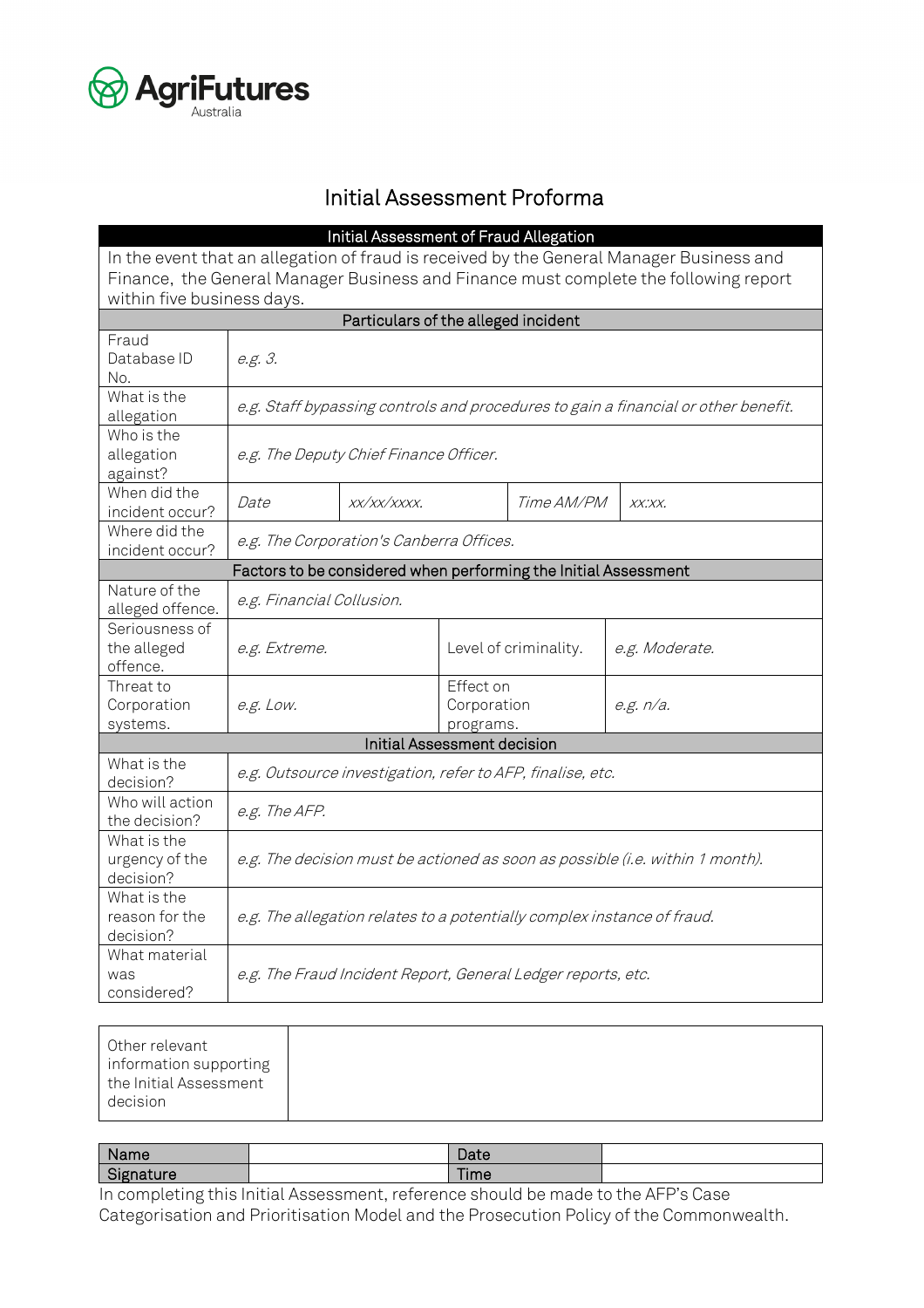

### Guidelines for completing the Initial Assessment Template

These guidelines outline the responsibilities of the Managing Director when completing an Initial Assessment after an allegation of fraud has been received.

| Guideline                         | Requirement                                                                                                                                                                                                                                                                                                                                                                                                                                                                                                                                                                                                                                                                                                                                                                                          |
|-----------------------------------|------------------------------------------------------------------------------------------------------------------------------------------------------------------------------------------------------------------------------------------------------------------------------------------------------------------------------------------------------------------------------------------------------------------------------------------------------------------------------------------------------------------------------------------------------------------------------------------------------------------------------------------------------------------------------------------------------------------------------------------------------------------------------------------------------|
|                                   | Upon the receipt of an allegation of fraud, the Managing Director (or Chair<br>of the Audit Committee) must record the details of the allegation in the<br>Fraud Database. Any evidence supporting the allegation which is handled<br>by the Managing Director (or Chair of the Audit Committee) must be handled<br>in accordance with Attachment 5 - Evidence Guidelines.                                                                                                                                                                                                                                                                                                                                                                                                                           |
|                                   | Once the Fraud Database has been updated with the details of the fraud<br>allegation, the Managing Director (or Chair of the Audit Committee) must<br>complete an Initial Assessment Report. The Initial Assessment Report must<br>be completed within five business days of the receipt of the allegation.<br>In order to make an informed decision when completing the Initial<br>Assessment, the Managing Director (or Chair of the Audit Committee) may<br>choose to obtain information from within the Corporation. Evidence must<br>not be collected where it may jeopardise future investigations or alert the<br>suspect to the allegation. Evidence must be collected in accordance with<br>relevant legislative and organisational standards (e.g. Attachment 5 -<br>Evidence Guidelines). |
|                                   | Where the Managing Director (or Chair of the Audit Committee) is<br>considering finalising the allegation, it can be on the basis that:                                                                                                                                                                                                                                                                                                                                                                                                                                                                                                                                                                                                                                                              |
| Initial<br>Assessment<br>Template | o No further action is required;<br>The allegation is unsubstantiated;<br>$\circ$<br>There is insufficient evidence; or<br>$\circ$<br>o An administrative remedy would be sufficient.                                                                                                                                                                                                                                                                                                                                                                                                                                                                                                                                                                                                                |
|                                   | Where the Managing Director (or Chair of the Audit Committee) is<br>considering performing an in-house investigation, the following factors<br>should be considered:                                                                                                                                                                                                                                                                                                                                                                                                                                                                                                                                                                                                                                 |
|                                   | o Ability and capacity of the Corporation to undertake the investigation<br>(considering demands of other investigations already commenced);<br>o Corporation investigative priorities;<br>Legislative requirements;<br>$\circ$<br>o Scope and size of the investigation; and<br>o Whether an investigation would result in a conflict of interest if                                                                                                                                                                                                                                                                                                                                                                                                                                                |
|                                   | undertaken by the Corporation itself.<br>If the Managing Director (or Chair of the Audit Committee) is considering<br>referring the matter to the Australian Federal Police, the AFP's Case<br>Categorisation and Prioritisation Model should be used to assist the<br>consideration of the various issues which lead to the acceptance, rejection,<br>termination, finalisation or resourcing of operational investigation matters<br>by the AFP.                                                                                                                                                                                                                                                                                                                                                   |
|                                   | The Fraud Database must be updated to reflect the results of the<br>Managing Director's (or Chair of the Audit Committees)<br>Initial<br>Assessment.                                                                                                                                                                                                                                                                                                                                                                                                                                                                                                                                                                                                                                                 |